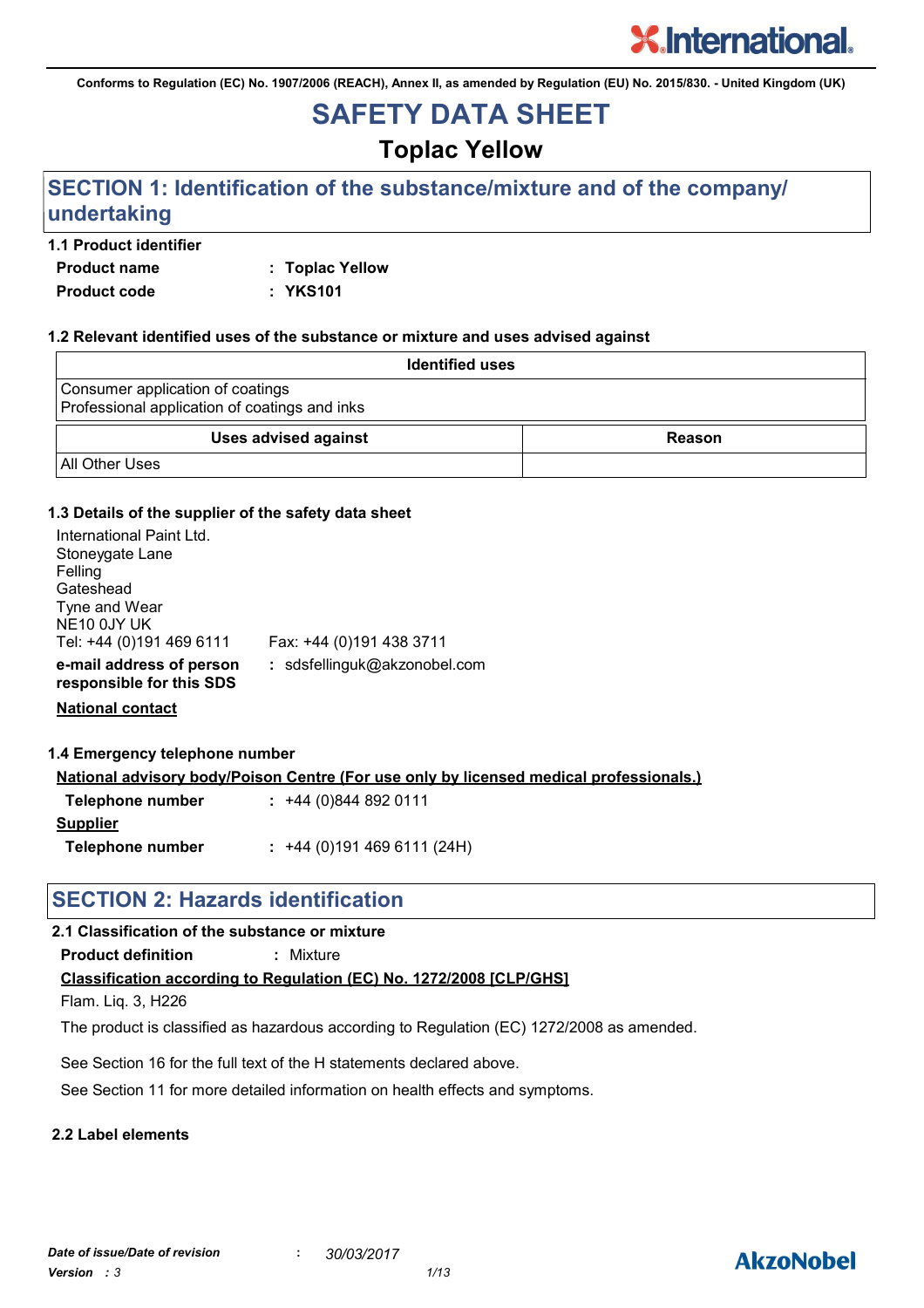## **SECTION 2: Hazards identification**

| <b>Hazard pictograms</b> |  |
|--------------------------|--|
|--------------------------|--|

| 妙 |
|---|
|---|

 $\overline{\phantom{a}}$ 

| <b>Signal word</b>                                                                                                                                       | $:$ Warning                                                                                                                                              |
|----------------------------------------------------------------------------------------------------------------------------------------------------------|----------------------------------------------------------------------------------------------------------------------------------------------------------|
| <b>Hazard statements</b>                                                                                                                                 | : Flammable liquid and vapour.                                                                                                                           |
| <b>Precautionary statements</b>                                                                                                                          |                                                                                                                                                          |
| General                                                                                                                                                  | : Read label before use. Keep out of reach of children. If medical advice is needed,<br>have product container or label at hand.                         |
| <b>Prevention</b>                                                                                                                                        | : Wear protective gloves. Wear eye or face protection. Keep away from heat, hot<br>surfaces, sparks, open flames and other ignition sources. No smoking. |
| <b>Response</b>                                                                                                                                          | : IF ON SKIN (or hair): Take off immediately all contaminated clothing. Rinse skin<br>with water or shower.                                              |
| <b>Storage</b>                                                                                                                                           | $:$ Keep cool.                                                                                                                                           |
| <b>Disposal</b>                                                                                                                                          | : Dispose of contents and container in accordance with all local, regional, national<br>and international regulations.                                   |
| <b>Supplemental label</b><br>elements                                                                                                                    | : Contains 2-butanone oxime. May produce an allergic reaction. Repeated exposure<br>may cause skin dryness or cracking.                                  |
|                                                                                                                                                          | Wear appropriate respirator when ventilation is inadequate.                                                                                              |
| <b>Annex XVII - Restrictions</b><br>on the manufacture,<br>placing on the market and<br>use of certain dangerous<br>substances, mixtures and<br>articles | : Not applicable.                                                                                                                                        |

**Other hazards which do : not result in classification** : None known. **2.3 Other hazards**

## **SECTION 3: Composition/information on ingredients**

**3.2 Mixtures :** Mixture

| <b>Product/ingredient</b><br>name          | <b>Identifiers</b>                                                                      | $%$ by<br>weight | <b>Classification</b><br><b>Regulation (EC) No.</b><br>1272/2008 [CLP]        | <b>Nota</b><br>(s) | <b>Type</b> |
|--------------------------------------------|-----------------------------------------------------------------------------------------|------------------|-------------------------------------------------------------------------------|--------------------|-------------|
| Naphtha (petroleum),<br>hydrotreated heavy | REACH#:<br>l01-2119486659-16<br>EC: 265-150-3<br>CAS: 64742-48-9<br>Index: 649-327-00-6 | ≥25 - ≤50        | Asp. Tox. 1, H304<br><b>EUH066</b>                                            | P                  | [1] [2]     |
| 2-ethylhexanoic acid,<br>zirconium salt    | REACH#:<br>01-2119979088-21<br>EC: 245-018-1<br>CAS: 22464-99-9                         | ≤1               | Repr. 2, H361fd (Fertility and<br>Unborn child) (oral)                        |                    | [1] [2]     |
| 2-butanone oxime                           | REACH#:<br>01-2119539477-28<br>EC: 202-496-6<br>CAS: 96-29-7<br>Index: 616-014-00-0     | ≤ $0.3$          | Acute Tox. 4, H312<br>Eye Dam. 1, H318<br>Skin Sens. 1, H317<br>Carc. 2, H351 |                    | $[1]$       |
| 2-ethylhexanoic acid,<br>manganese salt    | EC: 240-085-3<br>CAS: 15956-58-8                                                        | $≤0.3$           | Eye Irrit. 2, H319<br>Repr. 2, H361fd (Fertility and                          |                    | [1] [2]     |
| Date of issue/Date of revision             | 30/03/2017<br>÷                                                                         |                  |                                                                               | <b>AkzoNobel</b>   |             |

*Version : 3 2/13*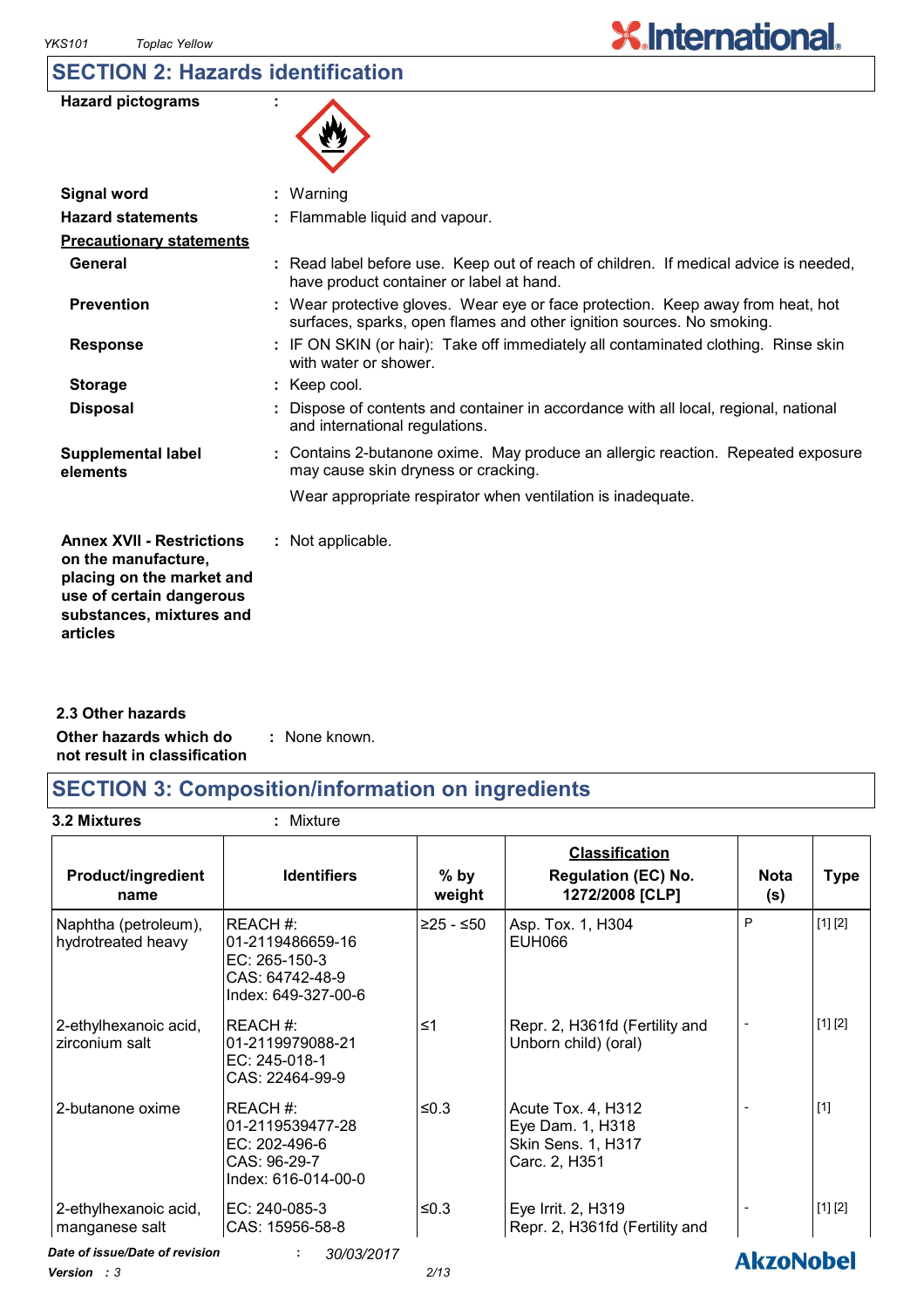## **SECTION 3: Composition/information on ingredients**

| Unborn child) (oral)<br>STOT SE 2, H371 (oral)<br>Aquatic Chronic 2, H411     |
|-------------------------------------------------------------------------------|
| See Section 16 for the<br>full text of the H<br>statements declared<br>above. |

**X.International.** 

There are no additional ingredients present which, within the current knowledge of the supplier and in the concentrations applicable, are classified as hazardous to health or the environment, are PBTs or vPvBs or have been assigned a workplace exposure limit and hence require reporting in this section.

Type

- [1] Substance classified with a health or environmental hazard
- [2] Substance with a workplace exposure limit
- [3] Substance meets the criteria for PBT according to Regulation (EC) No. 1907/2006, Annex XIII
- [4] Substance meets the criteria for vPvB according to Regulation (EC) No. 1907/2006, Annex XIII
- [5] Substance of equivalent concern

Occupational exposure limits, if available, are listed in Section 8.

| <b>Nota</b><br>(S) |
|--------------------|
|                    |

#### **SECTION 4: First aid measures**

#### **4.1 Description of first aid measures**

| General                               | : In all cases of doubt, or when symptoms persist, seek medical attention. Never give<br>anything by mouth to an unconscious person. If unconscious, place in recovery<br>position and seek medical advice. |
|---------------------------------------|-------------------------------------------------------------------------------------------------------------------------------------------------------------------------------------------------------------|
| Eye contact                           | : Remove contact lenses, irrigate copiously with clean, fresh water, holding the<br>eyelids apart for at least 10 minutes and seek immediate medical advice.                                                |
| <b>Inhalation</b>                     | : Remove to fresh air. Keep person warm and at rest. If not breathing, if breathing is<br>irregular or if respiratory arrest occurs, provide artificial respiration or oxygen by<br>trained personnel.      |
| <b>Skin contact</b>                   | : Remove contaminated clothing and shoes. Wash skin thoroughly with soap and<br>water or use recognised skin cleanser. Do NOT use solvents or thinners.                                                     |
| Ingestion                             | : If swallowed, seek medical advice immediately and show the container or label.<br>Keep person warm and at rest. Do NOT induce vomiting.                                                                   |
| <b>Protection of first-aiders</b>     | : No action shall be taken involving any personal risk or without suitable training. It<br>may be dangerous to the person providing aid to give mouth-to-mouth resuscitation.                               |
|                                       | 4.2 Most important symptoms and effects, both acute and delayed                                                                                                                                             |
| <b>Potential acute health effects</b> |                                                                                                                                                                                                             |
| Eye contact                           | : No known significant effects or critical hazards.                                                                                                                                                         |
| <b>Inhalation</b>                     | : Exposure to decomposition products may cause a health hazard. Serious effects                                                                                                                             |

may be delayed following exposure. **Skin contact :** Defatting to the skin. May cause skin dryness and irritation. **Ingestion :** No known significant effects or critical hazards. **Over-exposure signs/symptoms Eye contact :** No specific data. **Inhalation Adverse symptoms may include the following:**  $\blacksquare$ headache drowsiness/fatigue dizziness/vertigo muscle weakness unconsciousness **Skin contact** Adverse symptoms may include the following: **:** irritation dryness cracking *Date of issue/Date of revision* **:** *30/03/2017* **AkzoNobel**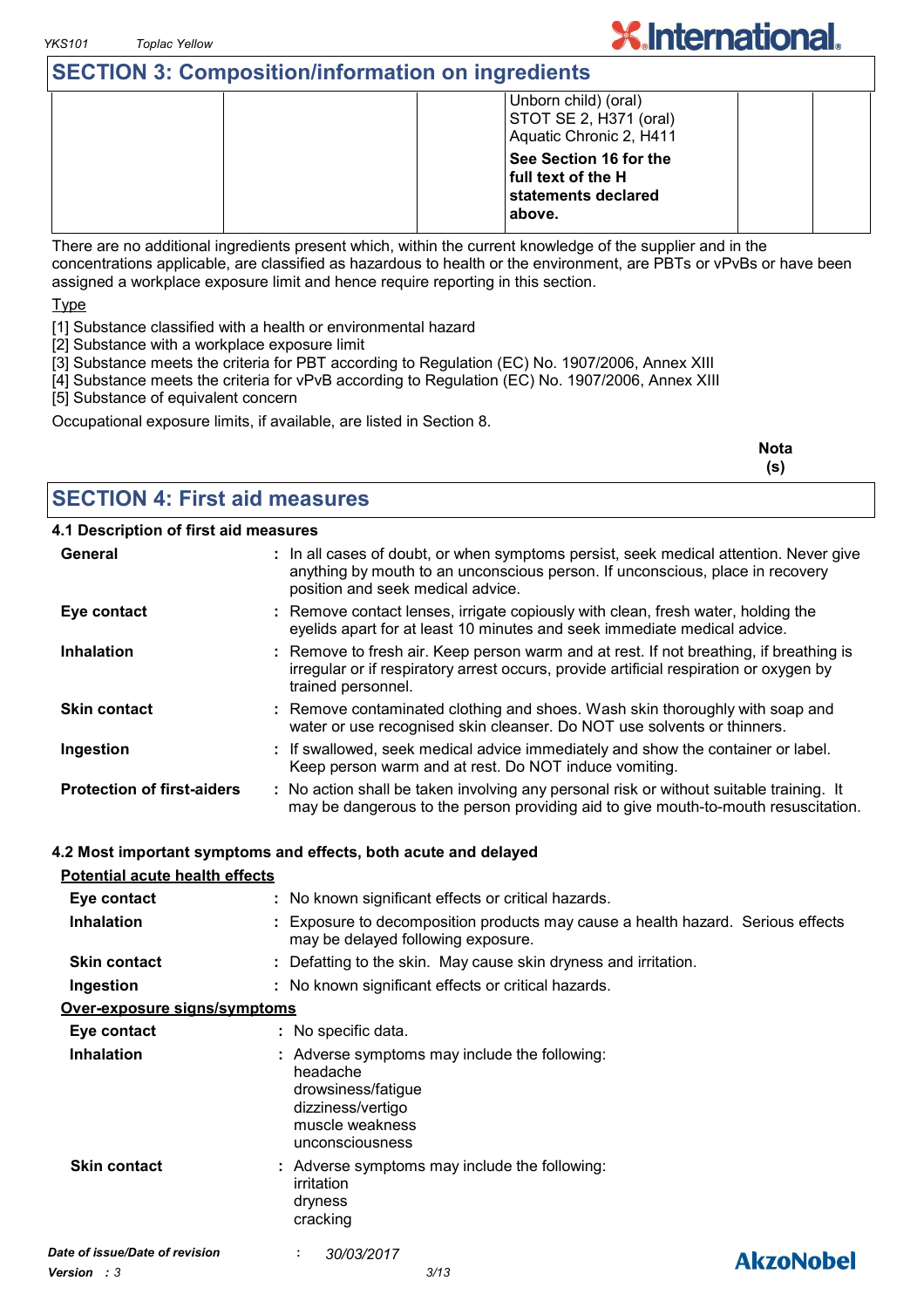## **SECTION 4: First aid measures**

| Ingestion                                                | : No specific data.                                                                                                                                                                                                                                                                                                                                                   |
|----------------------------------------------------------|-----------------------------------------------------------------------------------------------------------------------------------------------------------------------------------------------------------------------------------------------------------------------------------------------------------------------------------------------------------------------|
|                                                          | 4.3 Indication of any immediate medical attention and special treatment needed                                                                                                                                                                                                                                                                                        |
| Notes to physician                                       | : In case of inhalation of decomposition products in a fire, symptoms may be delayed.<br>The exposed person may need to be kept under medical surveillance for 48 hours.                                                                                                                                                                                              |
| <b>Specific treatments</b>                               | : No specific treatment.                                                                                                                                                                                                                                                                                                                                              |
| <b>SECTION 5: Firefighting measures</b>                  |                                                                                                                                                                                                                                                                                                                                                                       |
| 5.1 Extinguishing media                                  |                                                                                                                                                                                                                                                                                                                                                                       |
| Suitable extinguishing<br>media                          | : Use dry chemical, $CO2$ , water spray (fog) or foam.                                                                                                                                                                                                                                                                                                                |
| <b>Unsuitable extinguishing</b><br>media                 | : Do not use water jet.                                                                                                                                                                                                                                                                                                                                               |
|                                                          | 5.2 Special hazards arising from the substance or mixture                                                                                                                                                                                                                                                                                                             |
| <b>Hazards from the</b><br>substance or mixture          | : Flammable liquid and vapour. In a fire or if heated, a pressure increase will occur<br>and the container may burst, with the risk of a subsequent explosion. Runoff to<br>sewer may create fire or explosion hazard.                                                                                                                                                |
| <b>Hazardous thermal</b><br>decomposition products       | Decomposition products may include the following materials:<br>carbon dioxide<br>carbon monoxide<br>nitrogen oxides<br>metal oxide/oxides                                                                                                                                                                                                                             |
| 5.3 Advice for firefighters                              |                                                                                                                                                                                                                                                                                                                                                                       |
| <b>Special protective actions</b><br>for fire-fighters   | : Promptly isolate the scene by removing all persons from the vicinity of the incident if<br>there is a fire. No action shall be taken involving any personal risk or without<br>suitable training. Move containers from fire area if this can be done without risk.<br>Use water spray to keep fire-exposed containers cool.                                         |
| <b>Special protective</b><br>equipment for fire-fighters | : Fire-fighters should wear appropriate protective equipment and self-contained<br>breathing apparatus (SCBA) with a full face-piece operated in positive pressure<br>mode. Clothing for fire-fighters (including helmets, protective boots and gloves)<br>conforming to European standard EN 469 will provide a basic level of protection for<br>chemical incidents. |

## **SECTION 6: Accidental release measures**

### **6.1 Personal precautions, protective equipment and emergency procedures**

| For non-emergency<br>personnel          | : No action shall be taken involving any personal risk or without suitable training.<br>Evacuate surrounding areas. Keep unnecessary and unprotected personnel from<br>entering. Do not touch or walk through spilt material. Shut off all ignition sources.<br>No flares, smoking or flames in hazard area. Avoid breathing vapour or mist.<br>Provide adequate ventilation. Wear appropriate respirator when ventilation is<br>inadequate. Put on appropriate personal protective equipment. |  |
|-----------------------------------------|------------------------------------------------------------------------------------------------------------------------------------------------------------------------------------------------------------------------------------------------------------------------------------------------------------------------------------------------------------------------------------------------------------------------------------------------------------------------------------------------|--|
|                                         | For emergency responders : If specialised clothing is required to deal with the spillage, take note of any<br>information in Section 8 on suitable and unsuitable materials. See also the<br>information in "For non-emergency personnel".                                                                                                                                                                                                                                                     |  |
| <b>6.2 Environmental</b><br>precautions | : Avoid dispersal of spilt material and runoff and contact with soil, waterways, drains<br>and sewers. Inform the relevant authorities if the product has caused environmental<br>pollution (sewers, waterways, soil or air).                                                                                                                                                                                                                                                                  |  |

#### **6.3 Methods and material for containment and cleaning up**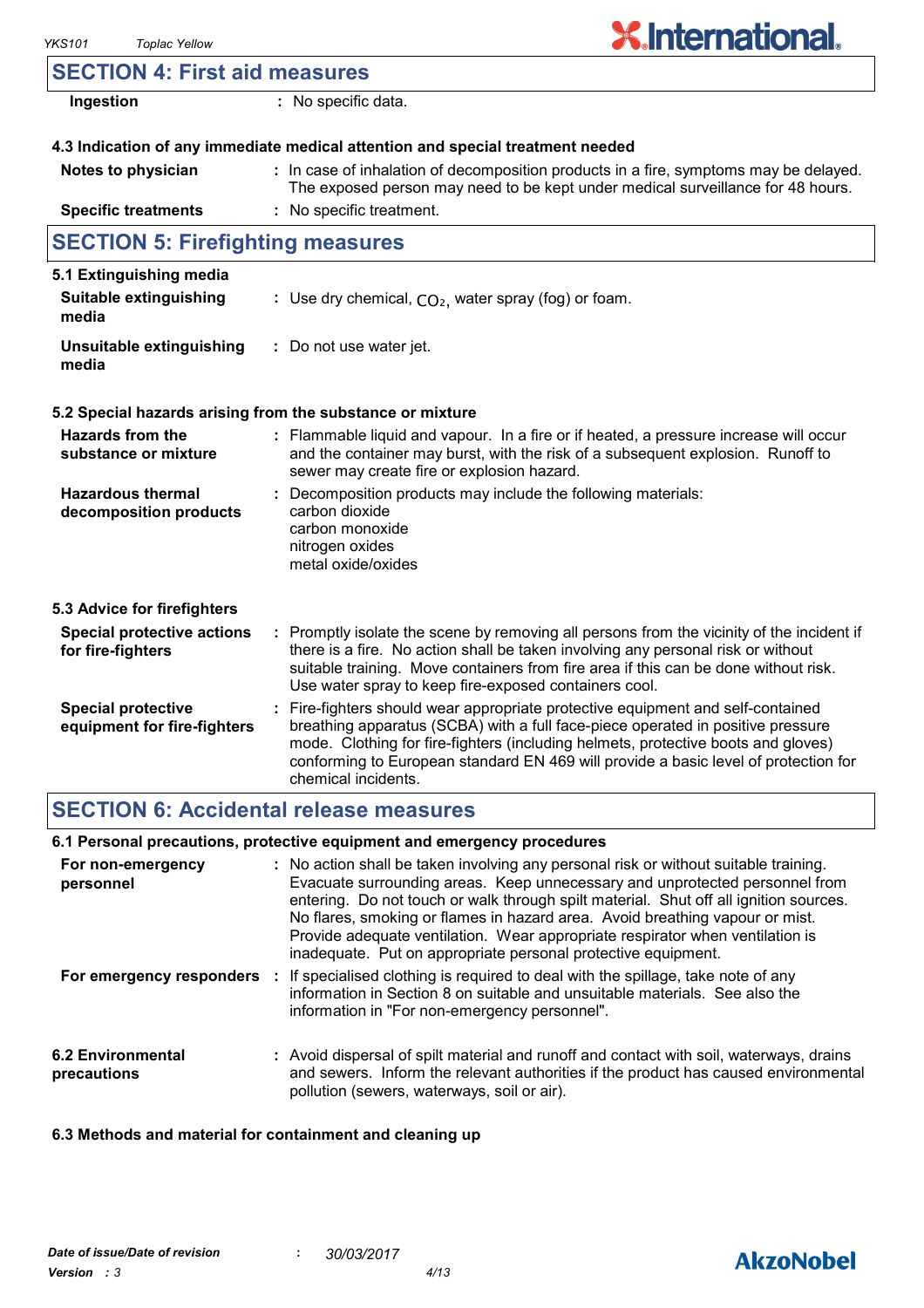### **SECTION 6: Accidental release measures**

| <b>Small spill</b>                 | : Stop leak if without risk. Move containers from spill area. Use spark-proof tools and<br>explosion-proof equipment. Dilute with water and mop up if water-soluble.<br>Alternatively, or if water-insoluble, absorb with an inert dry material and place in an<br>appropriate waste disposal container. Dispose of via a licensed waste disposal<br>contractor.                                                                                                                                                                                                                                                                                           |
|------------------------------------|------------------------------------------------------------------------------------------------------------------------------------------------------------------------------------------------------------------------------------------------------------------------------------------------------------------------------------------------------------------------------------------------------------------------------------------------------------------------------------------------------------------------------------------------------------------------------------------------------------------------------------------------------------|
| Large spill                        | : Stop leak if without risk. Move containers from spill area. Use spark-proof tools and<br>explosion-proof equipment. Approach the release from upwind. Prevent entry into<br>sewers, water courses, basements or confined areas. Wash spillages into an<br>effluent treatment plant or proceed as follows. Contain and collect spillage with non-<br>combustible, absorbent material e.g. sand, earth, vermiculite or diatomaceous earth<br>and place in container for disposal according to local regulations. Dispose of via a<br>licensed waste disposal contractor. Contaminated absorbent material may pose the<br>same hazard as the spilt product. |
| 6.4 Reference to other<br>sections | : See Section 1 for emergency contact information.<br>See Section 8 for information on appropriate personal protective equipment.<br>See Section 13 for additional waste treatment information.                                                                                                                                                                                                                                                                                                                                                                                                                                                            |

### **SECTION 7: Handling and storage**

The information in this section contains generic advice and guidance. The list of Identified Uses in Section 1 should be consulted for any available use-specific information provided in the Exposure Scenario(s).

#### **7.1 Precautions for safe handling**

| <b>Protective measures</b>                | : Put on appropriate personal protective equipment (see Section 8). Do not ingest.<br>Avoid contact with eyes, skin and clothing. Avoid breathing vapour or mist. Use<br>only with adequate ventilation. Wear appropriate respirator when ventilation is<br>inadequate. Do not enter storage areas and confined spaces unless adequately<br>ventilated. Keep in the original container or an approved alternative made from a<br>compatible material, kept tightly closed when not in use. Store and use away from<br>heat, sparks, open flame or any other ignition source. Use explosion-proof electrical<br>(ventilating, lighting and material handling) equipment. Use only non-sparking tools.<br>Take precautionary measures against electrostatic discharges. Empty containers<br>retain product residue and can be hazardous. Do not reuse container. |
|-------------------------------------------|----------------------------------------------------------------------------------------------------------------------------------------------------------------------------------------------------------------------------------------------------------------------------------------------------------------------------------------------------------------------------------------------------------------------------------------------------------------------------------------------------------------------------------------------------------------------------------------------------------------------------------------------------------------------------------------------------------------------------------------------------------------------------------------------------------------------------------------------------------------|
| Advice on general<br>occupational hygiene | Eating, drinking and smoking should be prohibited in areas where this material is<br>handled, stored and processed. Workers should wash hands and face before<br>eating, drinking and smoking. Remove contaminated clothing and protective<br>equipment before entering eating areas. See also Section 8 for additional<br>information on hygiene measures.                                                                                                                                                                                                                                                                                                                                                                                                                                                                                                    |

#### **7.2 Conditions for safe storage, including any incompatibilities**

Store in accordance with local regulations. Store in a segregated and approved area. Store in original container protected from direct sunlight in a dry, cool and well-ventilated area, away from incompatible materials (see Section 10) and food and drink. Eliminate all ignition sources. Vapours are heavier than air and may spread along floors. Separate from oxidizing materials. Keep container tightly closed and sealed until ready for use. Containers that have been opened must be carefully resealed and kept upright to prevent leakage. Do not store in unlabelled containers. Use appropriate containment to avoid environmental contamination.

|  | 7.3 Specific end use(s) |  |  |  |
|--|-------------------------|--|--|--|
|--|-------------------------|--|--|--|

**Recommendations :**

|  | Not available. |
|--|----------------|
|--|----------------|

**Industrial sector specific : solutions** : Not available.

## **SECTION 8: Exposure controls/personal protection**

The information in this section contains generic advice and guidance. Information is provided based on typical anticipated uses of the product. Additional measures might be required for bulk handling or other uses that could significantly increase worker exposure or environmental releases.

#### **8.1 Control parameters**

#### **Occupational exposure limits**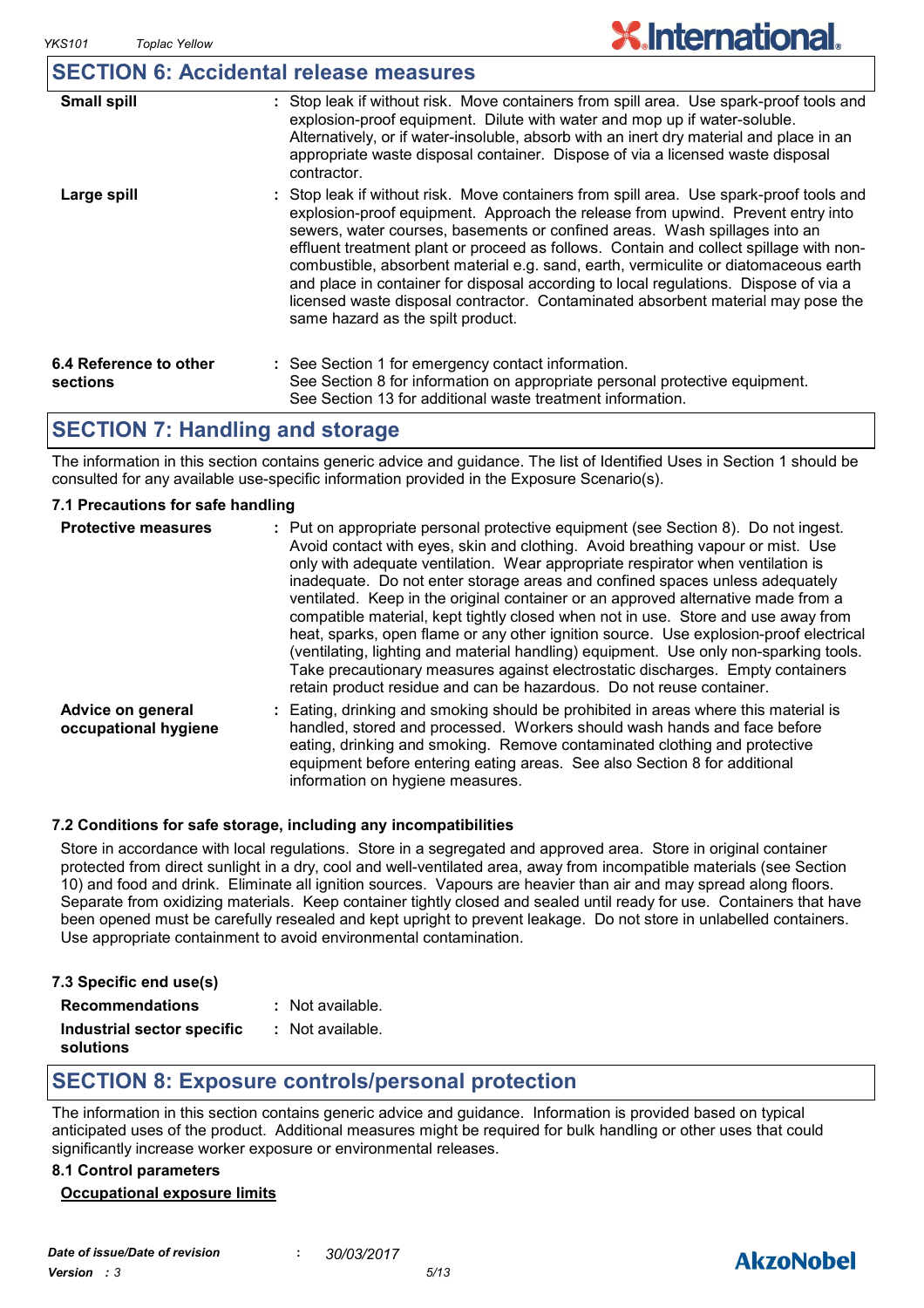## **SECTION 8: Exposure controls/personal protection**

| Product/ingredient name                     |               |            |                                                                                                                                                  | <b>Exposure limit values</b>                                                                                                                                                                                                                                                                                                                                                                                                                                                                                                                                                                                                                                                                                                                                                                                                                                                                                                                                                                                          |  |
|---------------------------------------------|---------------|------------|--------------------------------------------------------------------------------------------------------------------------------------------------|-----------------------------------------------------------------------------------------------------------------------------------------------------------------------------------------------------------------------------------------------------------------------------------------------------------------------------------------------------------------------------------------------------------------------------------------------------------------------------------------------------------------------------------------------------------------------------------------------------------------------------------------------------------------------------------------------------------------------------------------------------------------------------------------------------------------------------------------------------------------------------------------------------------------------------------------------------------------------------------------------------------------------|--|
| Naphtha (petroleum), hydrotreated heavy     |               |            | EU OEL (Europe).<br>TWA: 1200 mg/m <sup>3</sup> 8 hours.<br>TWA: 197 ppm 8 hours.                                                                |                                                                                                                                                                                                                                                                                                                                                                                                                                                                                                                                                                                                                                                                                                                                                                                                                                                                                                                                                                                                                       |  |
| 2-ethylhexanoic acid, zirconium salt        |               |            | EH40/2005 WELs (United Kingdom (UK), 12/2011).<br>STEL: 10 mg/m <sup>3</sup> , (as Zr) 15 minutes.<br>TWA: $5 \text{ mg/m}^3$ , (as Zr) 8 hours. |                                                                                                                                                                                                                                                                                                                                                                                                                                                                                                                                                                                                                                                                                                                                                                                                                                                                                                                                                                                                                       |  |
| 2-ethylhexanoic acid, manganese salt        |               |            | EH40/2005 WELs (United Kingdom (UK), 12/2011).<br>TWA: $0.5 \text{ mg/m}^3$ , (as Mn) 8 hours.                                                   |                                                                                                                                                                                                                                                                                                                                                                                                                                                                                                                                                                                                                                                                                                                                                                                                                                                                                                                                                                                                                       |  |
| <b>Recommended monitoring</b><br>procedures | required.     |            |                                                                                                                                                  | : If this product contains ingredients with exposure limits, personal, workplace<br>atmosphere or biological monitoring may be required to determine the effectiveness<br>of the ventilation or other control measures and/or the necessity to use respiratory<br>protective equipment. Reference should be made to monitoring standards, such as<br>the following: European Standard EN 689 (Workplace atmospheres - Guidance for<br>the assessment of exposure by inhalation to chemical agents for comparison with<br>limit values and measurement strategy) European Standard EN 14042 (Workplace<br>atmospheres - Guide for the application and use of procedures for the assessment<br>of exposure to chemical and biological agents) European Standard EN 482<br>(Workplace atmospheres - General requirements for the performance of procedures<br>for the measurement of chemical agents) Reference to national guidance<br>documents for methods for the determination of hazardous substances will also be |  |
| <b>DNELs/DMELs</b>                          |               |            |                                                                                                                                                  |                                                                                                                                                                                                                                                                                                                                                                                                                                                                                                                                                                                                                                                                                                                                                                                                                                                                                                                                                                                                                       |  |
| No DNELs/DMELs available.                   |               |            |                                                                                                                                                  |                                                                                                                                                                                                                                                                                                                                                                                                                                                                                                                                                                                                                                                                                                                                                                                                                                                                                                                                                                                                                       |  |
| <b>PNECs</b><br>No PNECs available          |               |            |                                                                                                                                                  |                                                                                                                                                                                                                                                                                                                                                                                                                                                                                                                                                                                                                                                                                                                                                                                                                                                                                                                                                                                                                       |  |
| 8.2 Exposure controls                       |               |            |                                                                                                                                                  |                                                                                                                                                                                                                                                                                                                                                                                                                                                                                                                                                                                                                                                                                                                                                                                                                                                                                                                                                                                                                       |  |
| Appropriate engineering<br>controls         |               |            | explosive limits. Use explosion-proof ventilation equipment.                                                                                     | : Use only with adequate ventilation. Use process enclosures, local exhaust<br>ventilation or other engineering controls to keep worker exposure to airborne<br>contaminants below any recommended or statutory limits. The engineering<br>controls also need to keep gas, vapour or dust concentrations below any lower                                                                                                                                                                                                                                                                                                                                                                                                                                                                                                                                                                                                                                                                                              |  |
| <b>Individual protection measures</b>       |               |            |                                                                                                                                                  |                                                                                                                                                                                                                                                                                                                                                                                                                                                                                                                                                                                                                                                                                                                                                                                                                                                                                                                                                                                                                       |  |
| <b>Hygiene measures</b>                     |               |            | safety showers are close to the workstation location.                                                                                            | : Wash hands, forearms and face thoroughly after handling chemical products,<br>before eating, smoking and using the lavatory and at the end of the working period.<br>Appropriate techniques should be used to remove potentially contaminated clothing.<br>Wash contaminated clothing before reusing. Ensure that eyewash stations and                                                                                                                                                                                                                                                                                                                                                                                                                                                                                                                                                                                                                                                                              |  |
| <b>Eye/face protection</b>                  | side-shields. |            |                                                                                                                                                  | : Safety eyewear complying with an approved standard should be used when a risk<br>assessment indicates this is necessary to avoid exposure to liquid splashes, mists,<br>gases or dusts. If contact is possible, the following protection should be worn,<br>unless the assessment indicates a higher degree of protection: safety glasses with                                                                                                                                                                                                                                                                                                                                                                                                                                                                                                                                                                                                                                                                      |  |
| <b>Skin protection</b>                      |               |            |                                                                                                                                                  |                                                                                                                                                                                                                                                                                                                                                                                                                                                                                                                                                                                                                                                                                                                                                                                                                                                                                                                                                                                                                       |  |
| <b>Hand protection</b>                      |               |            |                                                                                                                                                  | : Use chemical resistant gloves classified under Standard EN 374: Protective gloves<br>against chemicals and micro-organisms. Recommended: Viton® or Nitrile<br>gloves. When prolonged or frequently repeated contact may occur, a glove with a<br>protection class of 6 (breakthrough time greater than 480 minutes according to EN<br>374) is recommended. When only brief contact is expected, a glove with a<br>protection class of 2 or higher (breakthrough time greater than 30 minutes<br>according to EN 374) is recommended. The user must check that the final choice<br>of type of glove selected for handling this product is the most appropriate and takes<br>into account the particular conditions of use, as included in the user's risk<br>assessment. NOTICE: The selection of a specific glove for a particular application<br>and duration of use in a workplace should also take into account all relevant                                                                                     |  |
| Date of issue/Date of revision              |               | 30/03/2017 |                                                                                                                                                  | <b>Alizablahal</b>                                                                                                                                                                                                                                                                                                                                                                                                                                                                                                                                                                                                                                                                                                                                                                                                                                                                                                                                                                                                    |  |

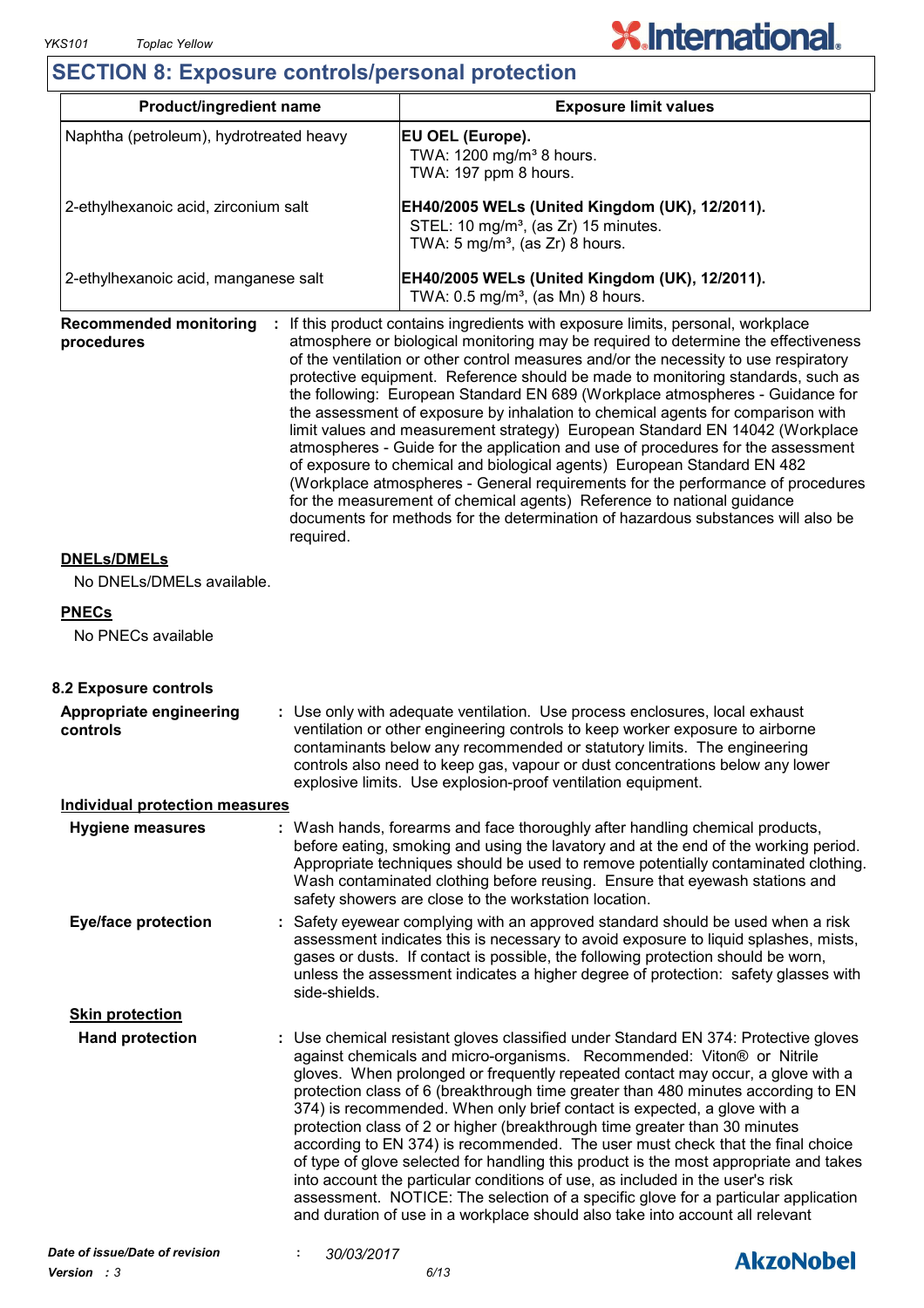**AkzoNobel** 

|                                           | <b>SECTION 8: Exposure controls/personal protection</b>                                                                                                                                                                                                                                                                                                                                                                                                                                                                                              |
|-------------------------------------------|------------------------------------------------------------------------------------------------------------------------------------------------------------------------------------------------------------------------------------------------------------------------------------------------------------------------------------------------------------------------------------------------------------------------------------------------------------------------------------------------------------------------------------------------------|
|                                           | workplace factors such as, but not limited to: Other chemicals which may be<br>handled, physical requirements (cut/puncture protection, dexterity, thermal<br>protection), potential body reactions to glove materials, as well as the instructions/<br>specifications provided by the glove supplier. Barrier creams may help to protect<br>the exposed areas of the skin but should not be applied once exposure has<br>occurred.                                                                                                                  |
| <b>Body protection</b>                    | : Personal protective equipment for the body should be selected based on the task<br>being performed and the risks involved and should be approved by a specialist<br>before handling this product. When there is a risk of ignition from static electricity,<br>wear anti-static protective clothing. For the greatest protection from static<br>discharges, clothing should include anti-static overalls, boots and gloves. Refer to<br>European Standard EN 1149 for further information on material and design<br>requirements and test methods. |
| Other skin protection                     | : Appropriate footwear and any additional skin protection measures should be<br>selected based on the task being performed and the risks involved and should be<br>approved by a specialist before handling this product.                                                                                                                                                                                                                                                                                                                            |
| <b>Respiratory protection</b>             | : Use a properly fitted, air-purifying or air-fed respirator complying with an approved<br>standard if a risk assessment indicates this is necessary. Respirator selection<br>must be based on known or anticipated exposure levels, the hazards of the product<br>and the safe working limits of the selected respirator.                                                                                                                                                                                                                           |
| <b>Environmental exposure</b><br>controls | : Emissions from ventilation or work process equipment should be checked to<br>ensure they comply with the requirements of environmental protection legislation.<br>In some cases, fume scrubbers, filters or engineering modifications to the process<br>equipment will be necessary to reduce emissions to acceptable levels.                                                                                                                                                                                                                      |

#### Liquid. **: Appearance** Lowest known value: 155 to 217°C (311 to 422.6°F)(Naphtha (petroleum), **:** hydrotreated heavy). **Physical state Melting point/freezing point Initial boiling point and boiling range Vapour pressure Relative density Vapour density Solubility(ies)** Not available. **:** 1.02 **:** Not available. **:** Not available. **:** : Insoluble in the following materials: cold water. **Odour** Solvent. **pH Colour**  $\qquad \qquad : \qquad \text{Yellow}.$ **Evaporation rate Auto-ignition temperature Flash point** Not available. **:** Closed cup: 42°C **:** Greatest known range: Lower: 1.4% Upper: 7.6% (Naphtha (petroleum), **:** hydrotreated heavy) Not available. **: Partition coefficient: n-octanol/ : Not available.** Not applicable. **: Viscosity Kinematic (room temperature): 344 mm<sup>2</sup>/s Odour threshold water Upper/lower flammability or explosive limits Explosive properties : : Oxidising properties :** Not available. **9.1 Information on basic physical and chemical properties 9.2 Other information Decomposition temperature :** Not available. **SECTION 9: Physical and chemical properties Flammability (solid, gas) :** Not available.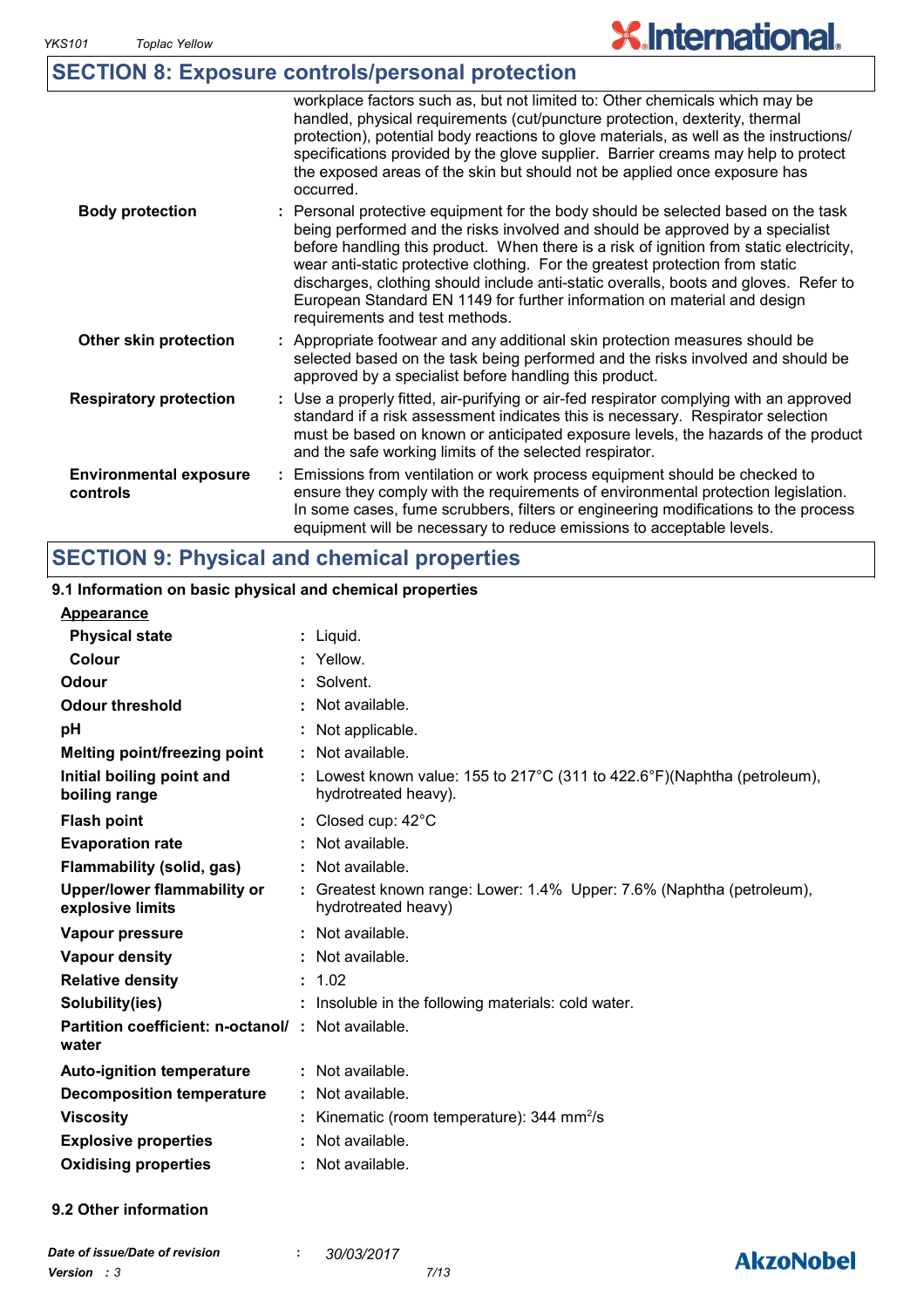## **SECTION 9: Physical and chemical properties**

No additional information.

#### **10.6 Hazardous decomposition products 10.4 Conditions to avoid** : Avoid all possible sources of ignition (spark or flame). Do not pressurise, cut, weld, braze, solder, drill, grind or expose containers to heat or sources of ignition. Under normal conditions of storage and use, hazardous decomposition products **:** should not be produced. **10.2 Chemical stability** Reactive or incompatible with the following materials: oxidizing materials **: 10.5 Incompatible materials : 10.3 Possibility of hazardous reactions :** Under normal conditions of storage and use, hazardous reactions will not occur. **SECTION 10: Stability and reactivity 10.1 Reactivity :** No specific test data related to reactivity available for this product or its ingredients.

## **SECTION 11: Toxicological information**

#### **11.1 Information on toxicological effects**

#### **Acute toxicity**

| Product/ingredient name                    | Result              | <b>Species</b> | <b>Dose</b> | <b>Exposure</b> |
|--------------------------------------------|---------------------|----------------|-------------|-----------------|
| Naphtha (petroleum),<br>hydrotreated heavy | ILD50 Oral          | Rat            | 6000 mg/kg  |                 |
| 2-ethylhexanoic acid,<br>zirconium salt    | <b>ILD50 Dermal</b> | Rabbit         | $>5$ g/kg   |                 |
|                                            | LD50 Oral           | Rat            | $>5$ g/kg   |                 |
| l 2-butanone oxime                         | ILD50 Dermal        | Rat            | 1001 mg/kg  | -               |

**Conclusion/Summary :** Not available.

#### **Irritation/Corrosion**

| Product/ingredient name                          | <b>Result</b>           | <b>Species</b> | <b>Score</b> | <b>Exposure</b>    | <b>Observation</b>   |
|--------------------------------------------------|-------------------------|----------------|--------------|--------------------|----------------------|
| 2-butanone oxime                                 | Eyes - Severe irritant  | Rabbit         |              | 100<br>microliters |                      |
| <b>Conclusion/Summary</b>                        | $:$ Not available.      |                |              |                    |                      |
| <b>Sensitisation</b>                             |                         |                |              |                    |                      |
| <b>Conclusion/Summary</b>                        | $:$ Not available.      |                |              |                    |                      |
| <b>Mutagenicity</b>                              |                         |                |              |                    |                      |
| <b>Conclusion/Summary</b>                        | $:$ Not available.      |                |              |                    |                      |
| <b>Carcinogenicity</b>                           |                         |                |              |                    |                      |
| <b>Conclusion/Summary</b>                        | $:$ Not available.      |                |              |                    |                      |
| <b>Reproductive toxicity</b>                     |                         |                |              |                    |                      |
| <b>Conclusion/Summary</b>                        | : Not available.        |                |              |                    |                      |
| <u>Teratogenicity</u>                            |                         |                |              |                    |                      |
| <b>Conclusion/Summary</b>                        | : Not available.        |                |              |                    |                      |
| Specific target organ toxicity (single exposure) |                         |                |              |                    |                      |
|                                                  | Product/ingredient name | Category       |              | <b>Route of</b>    | <b>Target organs</b> |

| Product/ingredient name              | Category   | Route of<br>exposure | l arget organs   |
|--------------------------------------|------------|----------------------|------------------|
| 2-ethylhexanoic acid, manganese salt | Category 2 | Oral                 | l Not determined |

#### **Specific target organ toxicity (repeated exposure)**

## **AkzoNobel**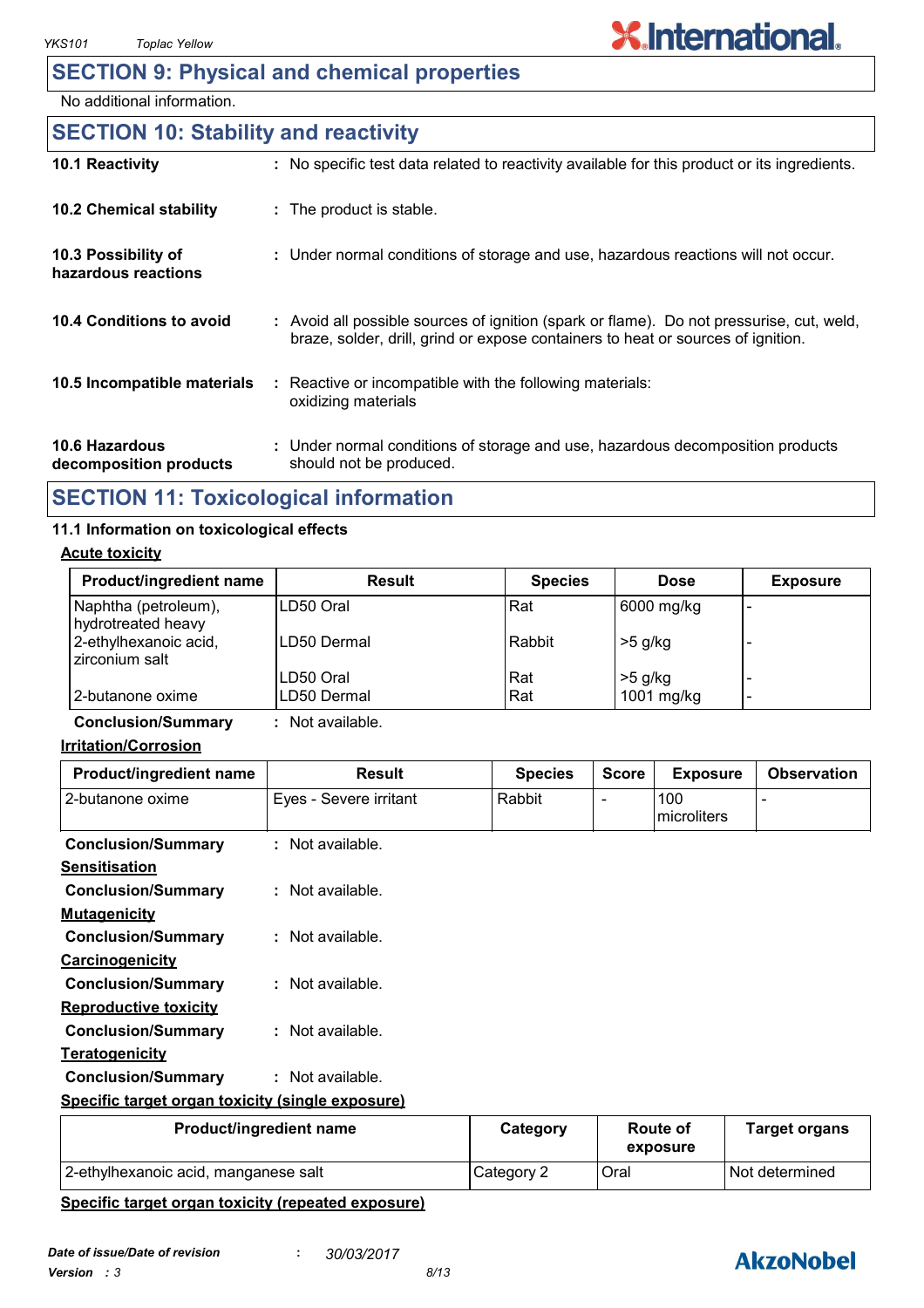## **SECTION 11: Toxicological information**

#### Not available.

| <b>Aspiration hazard</b> |
|--------------------------|
|--------------------------|

|                                                              | Product/ingredient name                                                                                                                    | Result                                                                                   |
|--------------------------------------------------------------|--------------------------------------------------------------------------------------------------------------------------------------------|------------------------------------------------------------------------------------------|
| Naphtha (petroleum), hydrotreated heavy                      |                                                                                                                                            | <b>ASPIRATION HAZARD - Category 1</b>                                                    |
| Information on likely routes : Not available.<br>of exposure |                                                                                                                                            |                                                                                          |
| <b>Potential acute health effects</b>                        |                                                                                                                                            |                                                                                          |
| Eye contact                                                  | : No known significant effects or critical hazards.                                                                                        |                                                                                          |
| <b>Inhalation</b>                                            | may be delayed following exposure.                                                                                                         | : Exposure to decomposition products may cause a health hazard. Serious effects          |
| <b>Skin contact</b>                                          | : Defatting to the skin. May cause skin dryness and irritation.                                                                            |                                                                                          |
| Ingestion                                                    | : No known significant effects or critical hazards.                                                                                        |                                                                                          |
|                                                              | Symptoms related to the physical, chemical and toxicological characteristics                                                               |                                                                                          |
| Eye contact                                                  | : No specific data.                                                                                                                        |                                                                                          |
| <b>Inhalation</b>                                            | : Adverse symptoms may include the following:<br>headache<br>drowsiness/fatigue<br>dizziness/vertigo<br>muscle weakness<br>unconsciousness |                                                                                          |
| <b>Skin contact</b>                                          | : Adverse symptoms may include the following:<br>irritation<br>dryness<br>cracking                                                         |                                                                                          |
| Ingestion                                                    | : No specific data.                                                                                                                        |                                                                                          |
|                                                              | Delayed and immediate effects as well as chronic effects from short and long-term exposure                                                 |                                                                                          |
| <b>Short term exposure</b>                                   |                                                                                                                                            |                                                                                          |
| <b>Potential immediate</b><br>effects                        | : Not available.                                                                                                                           |                                                                                          |
| <b>Potential delayed effects</b>                             | : Not available.                                                                                                                           |                                                                                          |
| Long term exposure<br><b>Potential immediate</b><br>effects  | : Not available.                                                                                                                           |                                                                                          |
| <b>Potential delayed effects</b>                             | : Not available.                                                                                                                           |                                                                                          |
| <b>Potential chronic health effects</b>                      |                                                                                                                                            |                                                                                          |
| Not available.                                               |                                                                                                                                            |                                                                                          |
| <b>Conclusion/Summary</b>                                    | : Not available.                                                                                                                           |                                                                                          |
| General                                                      |                                                                                                                                            | : Prolonged or repeated contact can defat the skin and lead to irritation, cracking and/ |
|                                                              | or dermatitis.                                                                                                                             |                                                                                          |
| Carcinogenicity                                              | : No known significant effects or critical hazards.                                                                                        |                                                                                          |
| <b>Mutagenicity</b>                                          | : No known significant effects or critical hazards.                                                                                        |                                                                                          |
| <b>Teratogenicity</b>                                        | : No known significant effects or critical hazards.                                                                                        |                                                                                          |
| <b>Developmental effects</b>                                 | : No known significant effects or critical hazards.                                                                                        |                                                                                          |
| <b>Fertility effects</b>                                     | : No known significant effects or critical hazards.                                                                                        |                                                                                          |
| <b>Other information</b>                                     | : Not available.                                                                                                                           |                                                                                          |

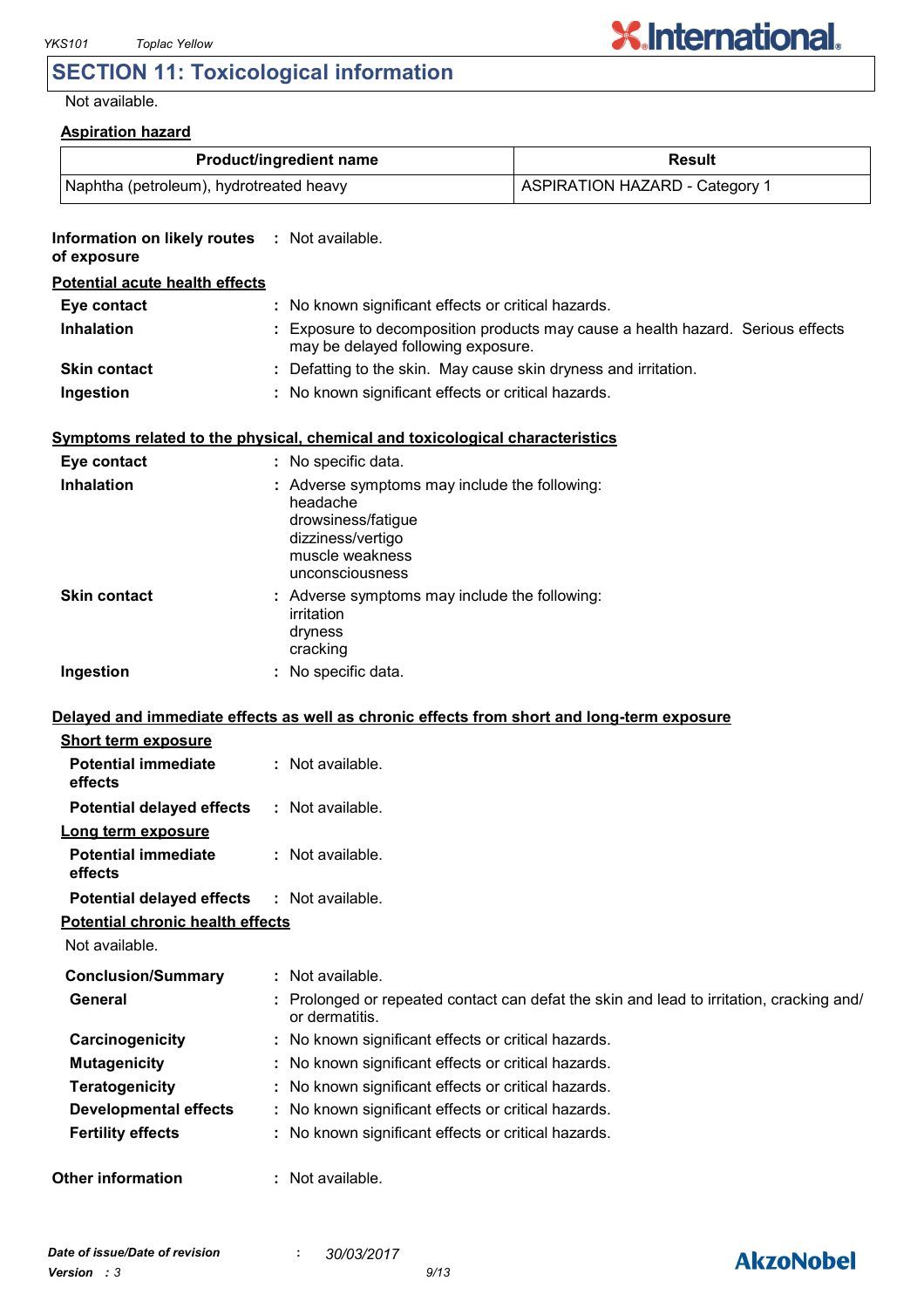## **SECTION 12: Ecological information**

#### **12.1 Toxicity**

| <b>Product/ingredient name</b> | <b>Result</b>                                   | <b>Species</b>             | <b>Exposure</b> |
|--------------------------------|-------------------------------------------------|----------------------------|-----------------|
| l 2-butanone oxime             | Acute LC50 843000 to 914000 µg/l<br>Fresh water | Fish - Pimephales promelas | 196 hours       |
| <b>Conclusion/Summary</b>      | : Not available.                                |                            |                 |

#### **12.2 Persistence and degradability**

**Conclusion/Summary :** Not available.

#### **12.3 Bioaccumulative potential**

| <b>Product/ingredient name</b>             | $LogP_{ow}$ | <b>BCF</b>           | <b>Potential</b> |
|--------------------------------------------|-------------|----------------------|------------------|
| Naphtha (petroleum),<br>hydrotreated heavy |             | l10 to 2500          | high             |
| 2-ethylhexanoic acid,<br>zirconium salt    |             | 2.96                 | low              |
| 2-butanone oxime<br>2-ethylhexanoic acid,  | 0.63        | 15.011872336<br>2.96 | low<br>low       |
| manganese salt                             |             |                      |                  |

| 12.4 Mobility in soil                     |                  |
|-------------------------------------------|------------------|
| Soil/water partition<br>coefficient (Koc) | : Not available. |
| <b>Mobility</b>                           | : Not available. |

#### **12.5 Results of PBT and vPvB assessment**

| <b>PBT</b>  | : Not applicable. |
|-------------|-------------------|
| <b>vPvB</b> | : Not applicable. |

**12.6 Other adverse effects** : No known significant effects or critical hazards.

## **SECTION 13: Disposal considerations**

The information in this section contains generic advice and guidance. The list of Identified Uses in Section 1 should be consulted for any available use-specific information provided in the Exposure Scenario(s).

#### **13.1 Waste treatment methods**

#### **Product**

| <b>Methods of disposal</b> | : The generation of waste should be avoided or minimised wherever possible.<br>Disposal of this product, solutions and any by-products should at all times comply<br>with the requirements of environmental protection and waste disposal legislation<br>and any regional local authority requirements.<br>Dispose of surplus and non-recyclable products via a licensed waste disposal<br>contractor. Waste should not be disposed of untreated to the sewer unless fully<br>compliant with the requirements of all authorities with jurisdiction. |
|----------------------------|-----------------------------------------------------------------------------------------------------------------------------------------------------------------------------------------------------------------------------------------------------------------------------------------------------------------------------------------------------------------------------------------------------------------------------------------------------------------------------------------------------------------------------------------------------|
| Hazardous waste            | . The classification of the product may meet the criteria for a hazardous waste                                                                                                                                                                                                                                                                                                                                                                                                                                                                     |

**Hazardous waste :** The classification of the product may meet the criteria for a hazardous waste.

#### **European waste catalogue (EWC)**

| Code number      | Waste designation                                                                 |
|------------------|-----------------------------------------------------------------------------------|
| EWC 08 01 11*    | waste paint and varnish containing organic solvents or other hazardous substances |
| <u>Packaging</u> |                                                                                   |

**Methods of disposal :**

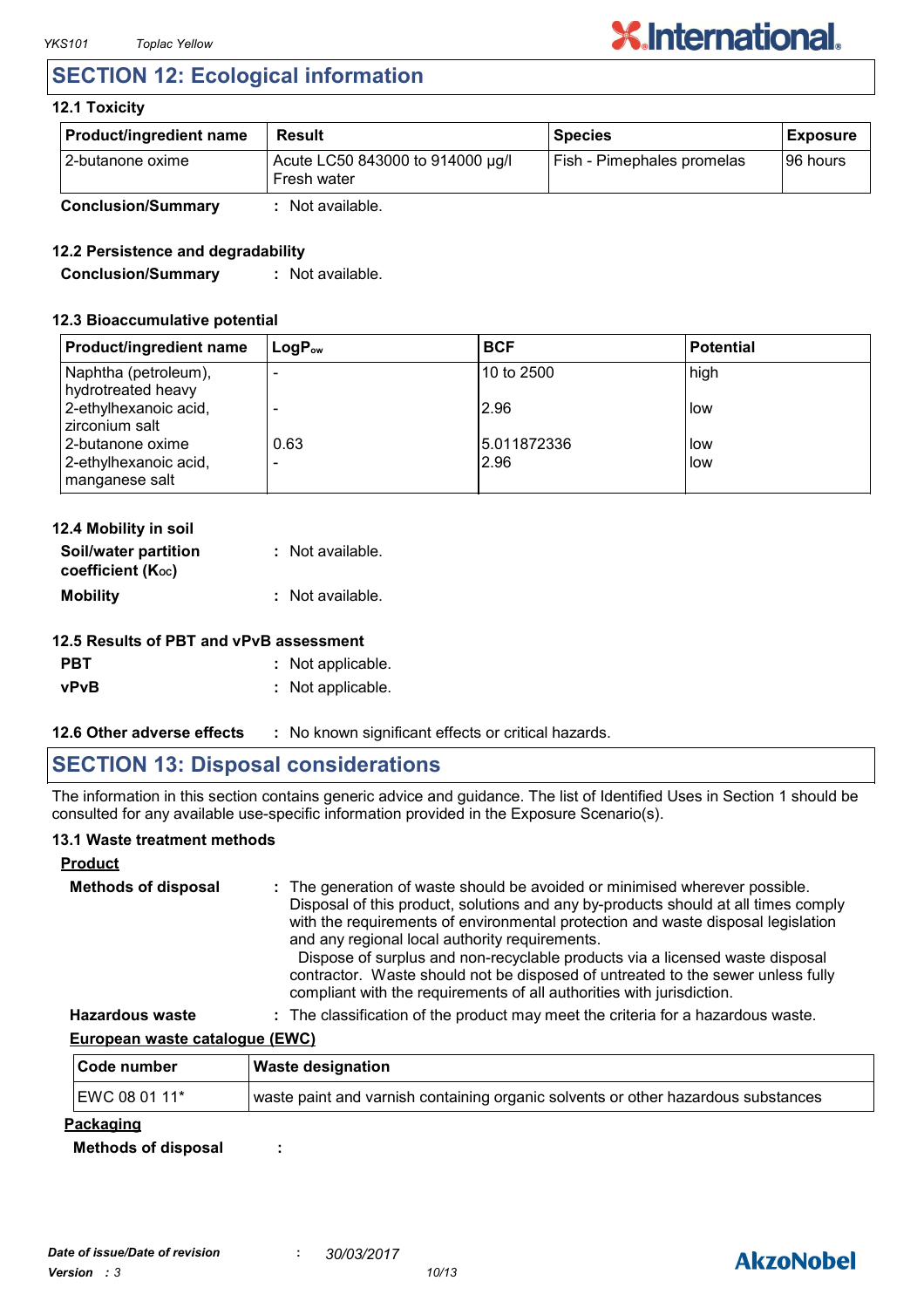## **SECTION 13: Disposal considerations**

**Special precautions :** This material and its container must be disposed of in a safe way. Care should be taken when handling emptied containers that have not been cleaned or rinsed out. Empty containers or liners may retain some product residues. Vapour from product residues may create a highly flammable or explosive atmosphere inside the container. Do not cut, weld or grind used containers unless they have been cleaned thoroughly internally. Avoid dispersal of spilt material and runoff and contact with soil, waterways, drains and sewers.

## **SECTION 14: Transport information**

|                                    | <b>ADR/RID</b>                                                      | <b>IMDG</b>    | <b>IATA</b>    |
|------------------------------------|---------------------------------------------------------------------|----------------|----------------|
| 14.1 UN number                     | <b>UN1263</b>                                                       | <b>UN1263</b>  | <b>UN1263</b>  |
| 14.2 UN proper<br>shipping name    | <b>PAINT</b>                                                        | <b>PAINT</b>   | <b>PAINT</b>   |
| 14.3 Transport<br>hazard class(es) | $\mathfrak{Z}$                                                      | 3              | $\overline{3}$ |
| 14.4 Packing<br>group              | $\mathbf{III}$                                                      | $\mathbf{III}$ | $\mathbf{III}$ |
| 14.5<br>Environmental<br>hazards   | No.                                                                 | No.            | No.            |
| <b>Additional</b><br>information   | <b>Special provisions</b><br>640 (E)<br><b>Tunnel code</b><br>(D/E) |                |                |

**IMDG Code Segregation group :** Not applicable.

**14.6 Special precautions for : Transport within user's premises:** always transport in closed containers that are **user** upright and secure. Ensure that persons transporting the product know what to do in the event of an accident or spillage.

| 14.7 Transport in bulk         | : Not available. |
|--------------------------------|------------------|
| according to Annex II of       |                  |
| <b>Marpol and the IBC Code</b> |                  |

## **SECTION 15: Regulatory information**

**15.1 Safety, health and environmental regulations/legislation specific for the substance or mixture EU Regulation (EC) No. 1907/2006 (REACH)**

#### **Annex XIV - List of substances subject to authorisation**

#### **Annex XIV**

**Substances of very high concern**

None of the components are listed.

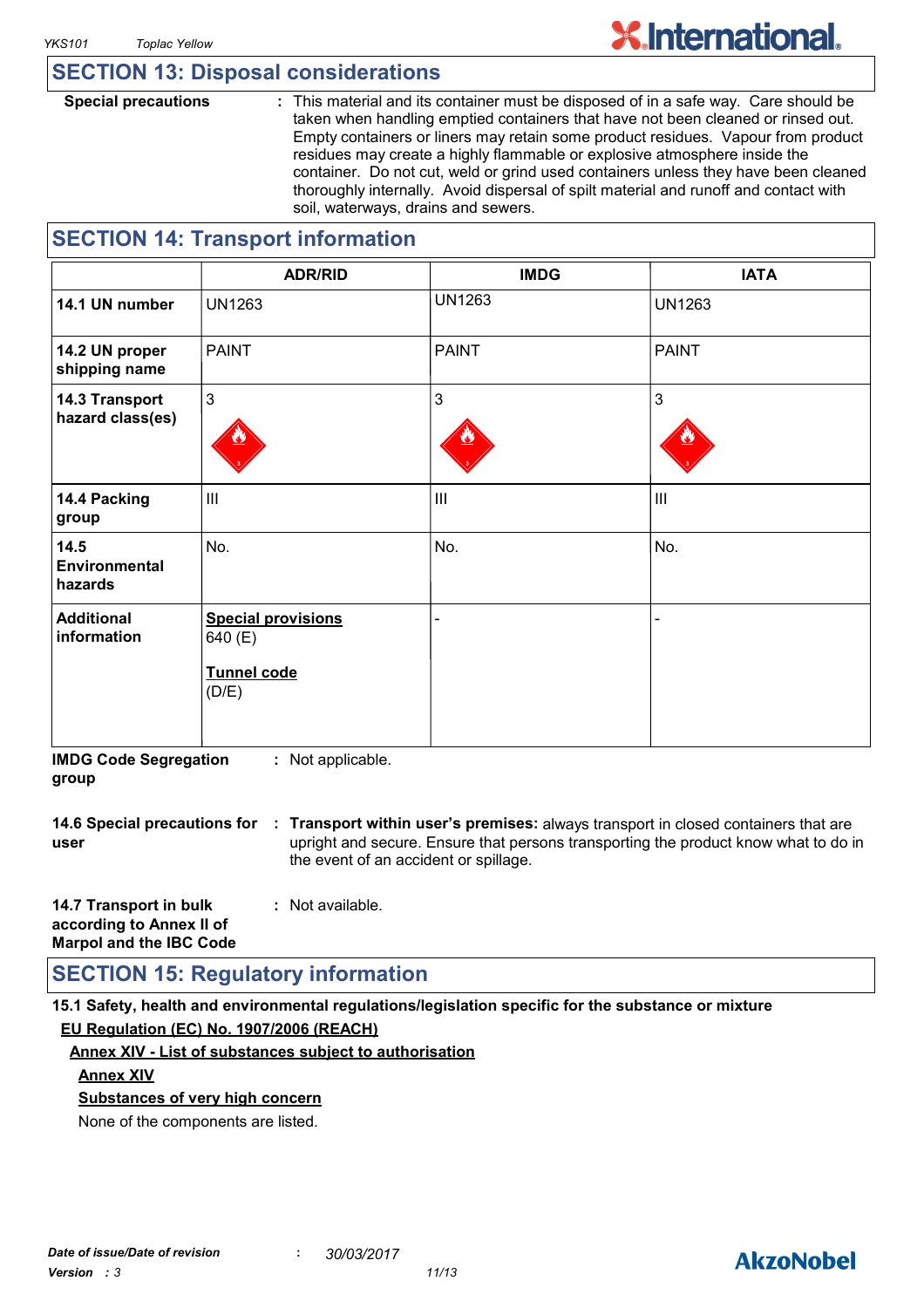## **SECTION 15: Regulatory information**

| <b>Annex XVII - Restrictions</b><br>on the manufacture,<br>placing on the market<br>and use of certain<br>dangerous substances,<br>mixtures and articles | : Not applicable. |
|----------------------------------------------------------------------------------------------------------------------------------------------------------|-------------------|
|                                                                                                                                                          |                   |
| <b>Other EU regulations</b>                                                                                                                              |                   |
| <b>Europe inventory</b>                                                                                                                                  | : Not determined. |
| <u>Special packaging requirements</u>                                                                                                                    |                   |
| <b>Containers to be fitted</b><br>with child-resistant<br>fastenings                                                                                     | : Not applicable. |

**Tactile warning of danger : Not applicable.** 

| <b>Product/ingredient name</b>          | Carcinogenic<br>effects  | <b>Mutagenic effects</b> | Developmental<br>effects                                   | <b>Fertility effects</b> |
|-----------------------------------------|--------------------------|--------------------------|------------------------------------------------------------|--------------------------|
| 2-ethylhexanoic acid,<br>zirconium salt | $\overline{\phantom{a}}$ |                          | Repr. 2, H361d<br>(Unborn child) (oral) (Fertility) (oral) | Repr. 2, H361f           |
| 2-butanone oxime                        | Carc. 2, H351            |                          |                                                            |                          |
| 2-ethylhexanoic acid,<br>manganese salt |                          |                          | Repr. 2, H361d<br>(Unborn child) (oral) (Fertility) (oral) | Repr. 2, H361f           |

**Ozone depleting substances (1005/2009/EU)**

Not listed.

#### **Prior Informed Consent (PIC) (649/2012/EU)**

Not listed.

#### **National regulations**

**References :** Conforms to Regulation (EC) No. 1907/2006 (REACH), Annex II and Regulation (EC) No. 1272/2008 (CLP)

**X.International.** 

**15.2 Chemical safety :** No Chemical Safety Assessment has been carried out.

**assessment**

## **SECTION 16: Other information**

 $\nabla$  Indicates information that has changed from previously issued version.

| <b>Abbreviations and</b> | $:$ ATE = Acute Toxicity Estimate                                             |
|--------------------------|-------------------------------------------------------------------------------|
| acronyms                 | CLP = Classification, Labelling and Packaging Regulation [Regulation (EC) No. |
|                          | 1272/2008]                                                                    |
|                          | <b>DMEL = Derived Minimal Effect Level</b>                                    |
|                          | DNEL = Derived No Effect Level                                                |
|                          | EUH statement = CLP-specific Hazard statement                                 |
|                          | PBT = Persistent, Bioaccumulative and Toxic                                   |
|                          | PNEC = Predicted No Effect Concentration                                      |
|                          | <b>RRN = REACH Registration Number</b>                                        |
|                          | vPvB = Very Persistent and Very Bioaccumulative                               |

#### **Procedure used to derive the classification according to Regulation (EC) No. 1272/2008 [CLP/GHS]**

| <b>Classification</b> | <b>Justification</b>  |
|-----------------------|-----------------------|
| Flam. Liq. 3, H226    | On basis of test data |

## **AkzoNobel**